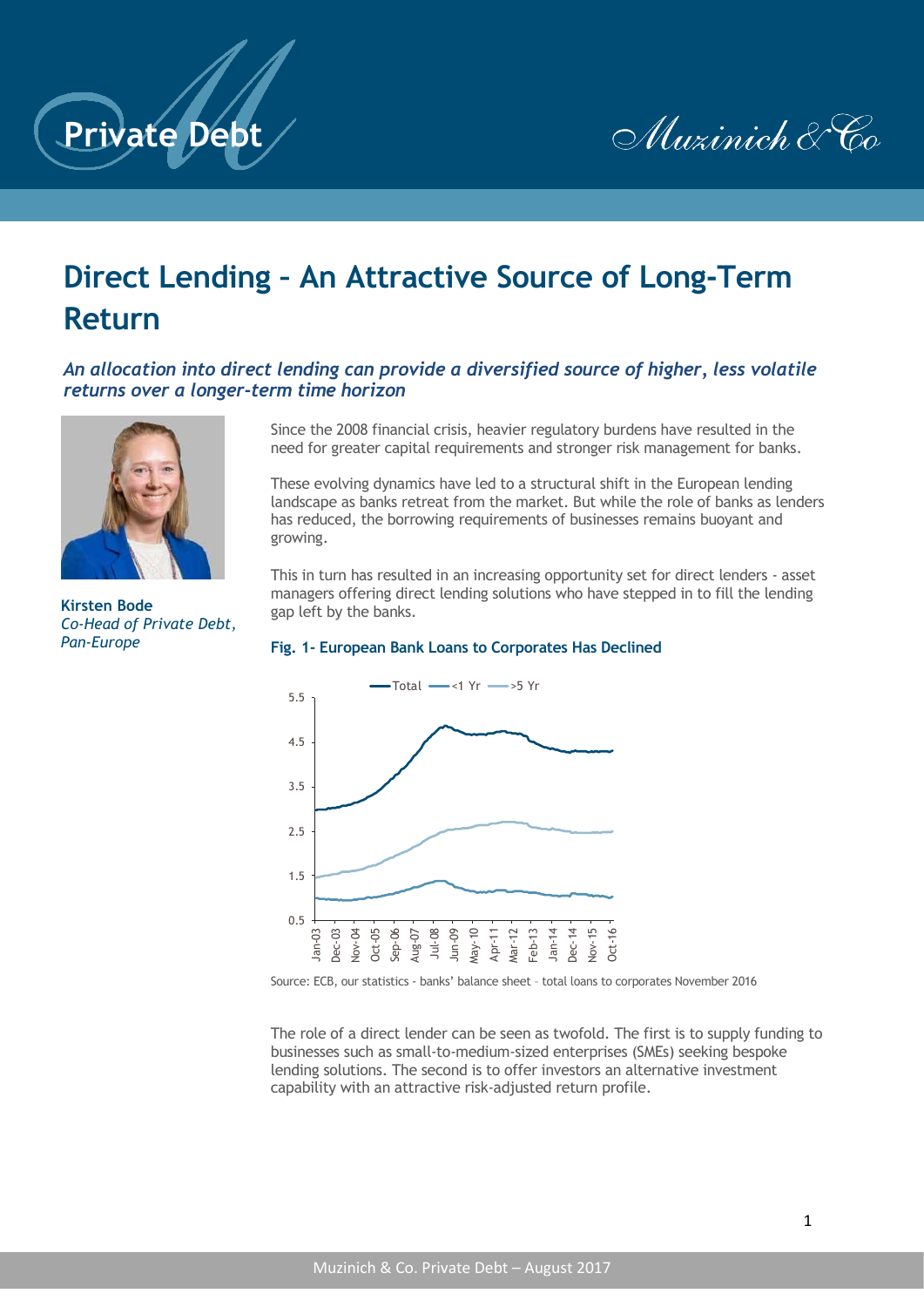

Muzinich & Co



## **Fig. 2 – Non-Bank Lending Deals in Europe are Increasing**

*"In Europe direct lending is still in its relative infancy"*

Source: Deloitte Alternative Deal Tracker Q4 2016

The private debt market is not a new phenomenon, with sub-asset classes including mezzanine debt, special situations, real estate and distressed debt firmly established in the marketplace. However, the sub-asset class of direct lending in Europe is a more recent occurrence because it evolved as a result of the financial crisis.

While the concept is embedded in the US lending landscape, where direct lenders sit comfortably alongside banks as a source of financing, in Europe direct lending is still in its relative infancy. Nevertheless, it is growing in popularity and we believe appears here to stay.

#### **A Long-Term Investment Allocation**

In a world of low yields in traditional fixed income, direct lending funds offer an attractive alternative source of return on a risk-adjusted basis when considered as part of an overall portfolio allocation. Consequently, institutional investors are showing increasing interest in these less-liquid strategies.

As central bank rhetoric turns increasingly hawkish, fixed income investors are looking for solutions that can provide protection from rising rates and market volatility. The floating rate features of the investment instruments within a direct lending fund mean they are insulated from moves in interest rates, while the illiquid profile provides protection from mark-to-market volatility. Investors are compensated for the latter with an attractive illiquidity premium, which leads to higher yields than liquid investments. The illiquid nature of the investment meanwhile sits well with the longer-term investment horizon of many institutional investors.

*"The floating rate features of the investment instruments within a direct lending fund mean they are insulated from moves in interest rates"*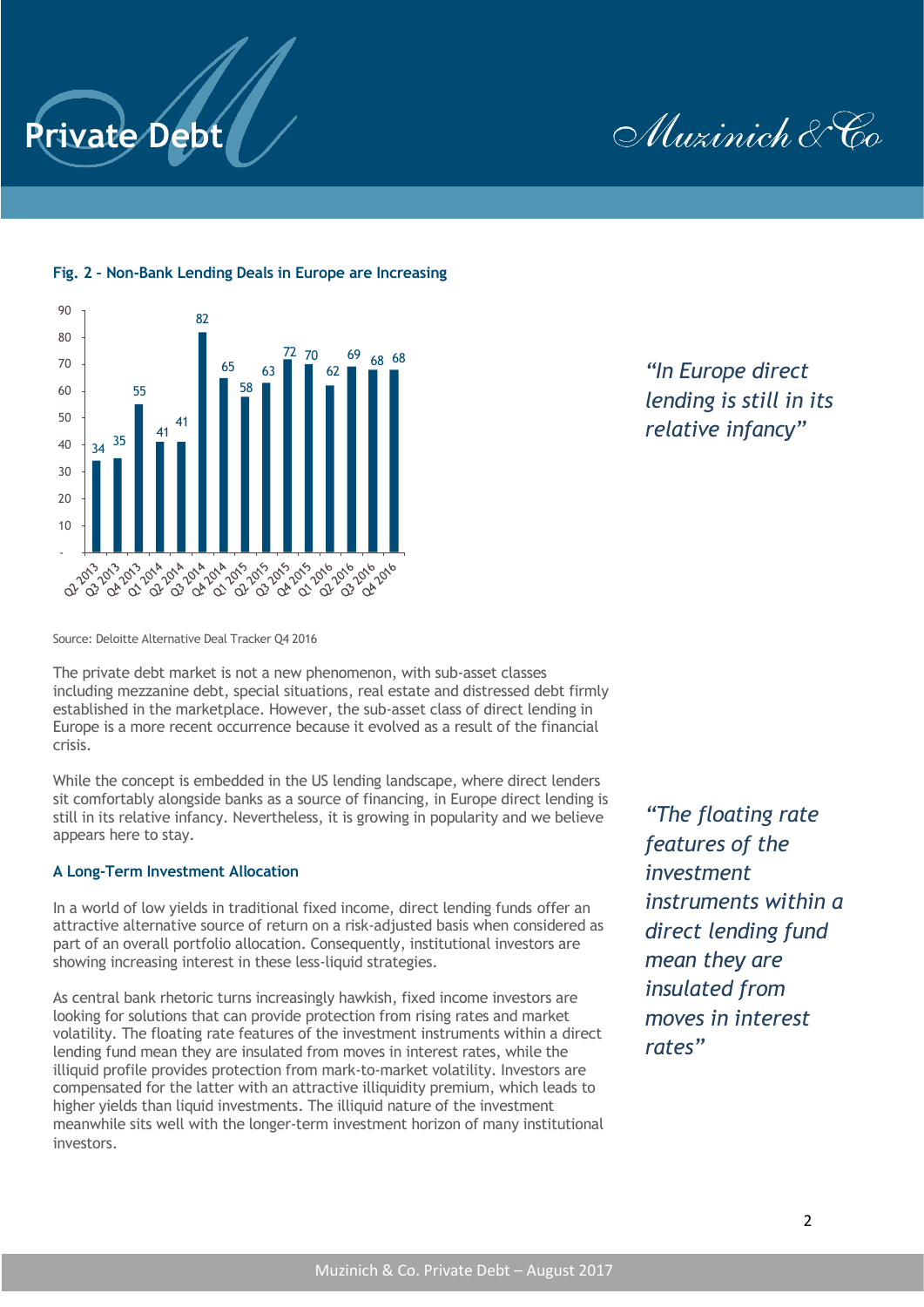

The capital and risk profile of the asset class can also be seen as attractive. Depending on the asset manager, debt can be positioned higher up the capital structure, which can offer greater protection against default.

## **A Focus on Origination**

**Private Debt**

While we believe the opportunity set across Europe continues to grow in its appeal, how investors execute their investment allocation is something that should be taken under careful consideration.

We believe a strong team of highly-skilled, dedicated investment professionals focused purely on structuring and executing the best deals is key to a successful strategy in this space. Lenders can have a direct impact on the businesses to which they loan money, as well as a more direct influence on the outcome of their investment.

Having a local presence in these markets is also vital in giving a lender the ability to invest into directly-originated transactions, as well as a greater understanding of cultures and jurisdictions. Therefore, we would encourage those considering an allocation into the direct lending space to approach a dedicated service provider.

From a lenders point of view, we believe the European middle-market is a particularly attractive segment of the market, with an estimated 100,000 businesses generating approximately €7 trillion in annual revenues and enjoying an estimated 4.9% annual revenue growth (Source: Amadeus BVD, as of 5th August 2016). The size and continual development of this market means there are ongoing requirements for new sources of debt capital.

### **Here to Stay**

The European direct lending market emerged as a result of the ensuing chaos from the financial crisis. Yet we believe it is not a short-term trend. The financial crisis highlighted inefficiencies in the way businesses source capital, with the realisation thereafter that the system actually benefits from a diversified range of funding options. As we have witnessed in the US, we believe direct lenders can and do have a long-term role to play alongside banks.

This trend is being underpinned by a wave of changing regulations across Europe, making it easier for businesses to source capital from direct lenders. In the last two years Germany and Italy have relaxed the lending laws to allow non-banks to provide financing solutions. At the same time, we are witnessing tighter controls restraining bank lending activity still further.

Taking the US market as an example, we believe over the long term funding in Europe will be increasingly provided by the institutional finance market. Demand from SMEs is outstripping supply, which is providing a healthy technical backdrop and underpinning the long-term opportunity set.

In our view, direct lending appears here to stay. An optimal trend for both lenders and borrowers.

*"We believe a strong team of highlyskilled, dedicated investment professionals focused purely on structuring and executing the best deals is key to a successful strategy"*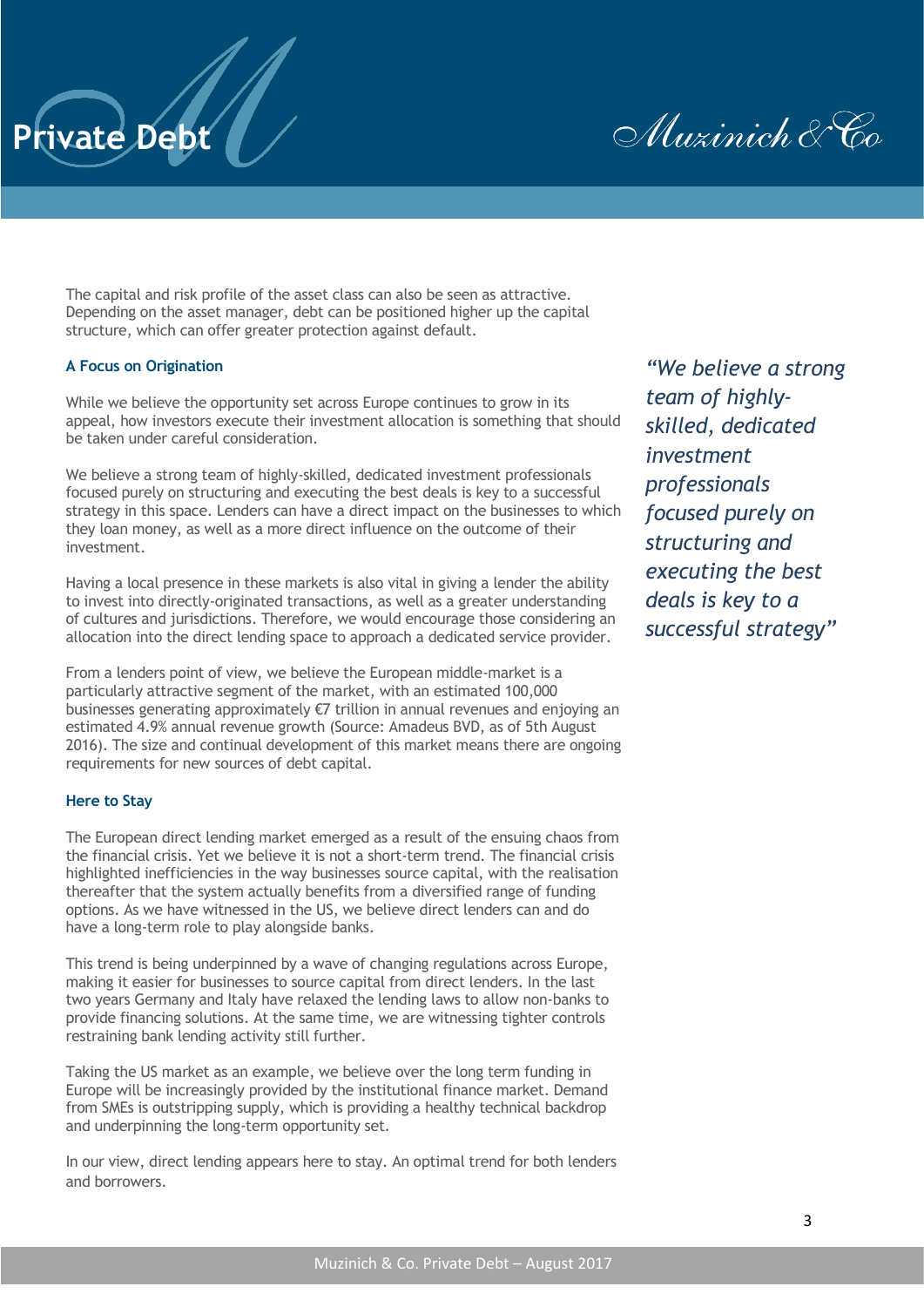



## **About the Author**

## **About Muzinich**

Muzinich & Co is a privately owned, institutionally focused investment firm specializing in public and private corporate credit. Founded in New York in 1988, today the firm has offices in London, Frankfurt, Madrid, Manchester, Milan, Paris, Singapore and Zurich. Muzinich offers a broad range of corporate credit funds across both developed and emerging markets and currently has around \$35 billion of AUM and 153 employees, of which 76 are investment professionals.

**[www.muzinich.com](http://www.muzinich.com/)**

Kirsten joined Muzinich in 2015. Prior to that, Kirsten worked as a Managing Director in the principal debt investing team at Macquarie, responsible for sourcing and executing transactions ranging from leveraged senior, unitranche and mezzanine debt to equity in the UK, Germany and Benelux. Previously, she worked for Silver Point Capital, a US based credit/distressed fund, in the private debt team in Europe. Kirsten started her career at Morgan Stanley in 1999, working in the generalist M&A and Leveraged Finance teams in Germany and London. Kirsten graduated from ESB Reutlingen and Middlesex University London with a B.A. Honors in European Business Administration.